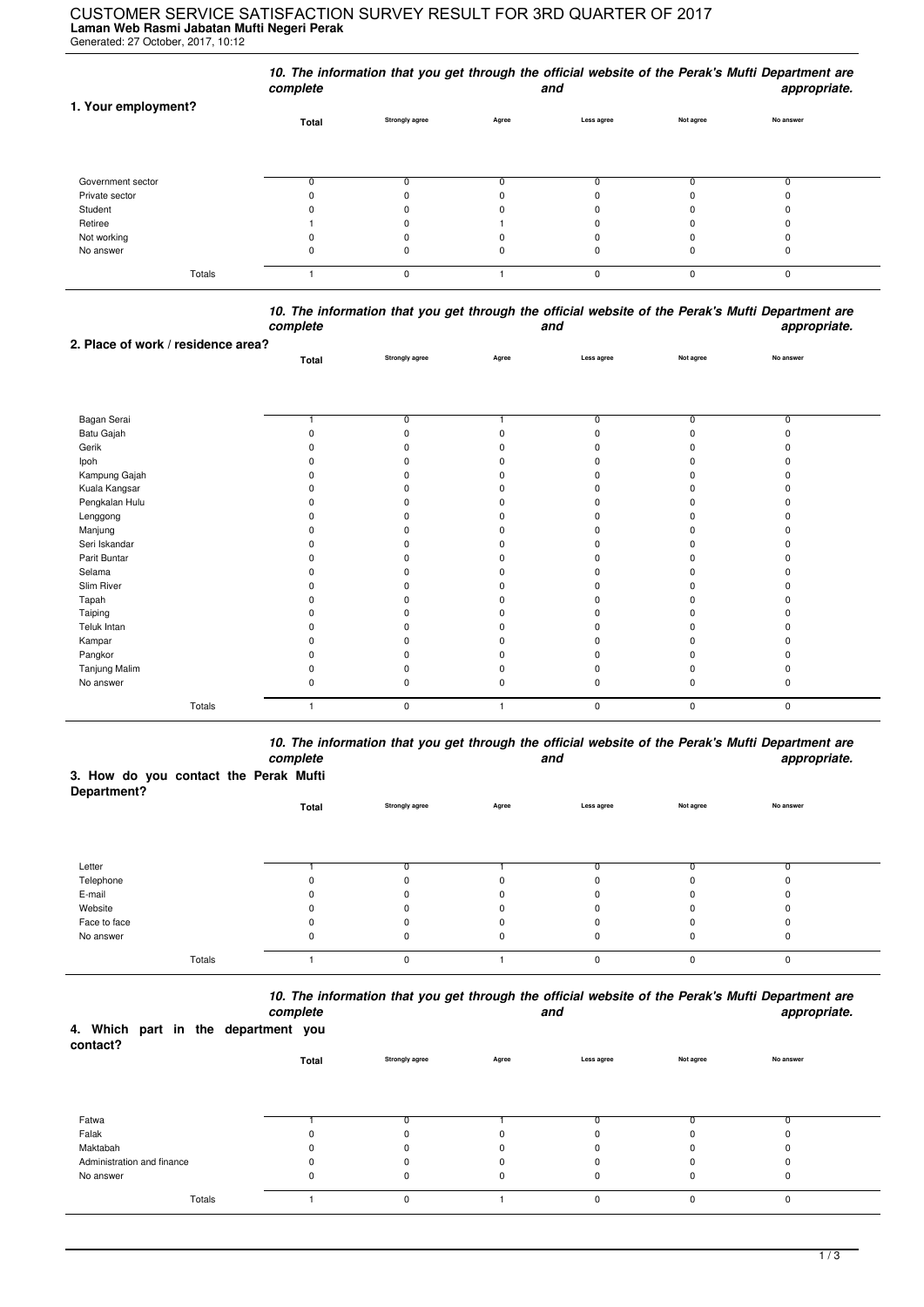|                                                                 | complete |                       |       | and          |             | 10. The information that you get through the official website of the Perak's Mufti Department are<br>appropriate. |
|-----------------------------------------------------------------|----------|-----------------------|-------|--------------|-------------|-------------------------------------------------------------------------------------------------------------------|
| 5. Please indicate the services provided by<br>this department. |          |                       |       |              |             |                                                                                                                   |
|                                                                 | Total    | <b>Strongly agree</b> | Agree | Less agree   | Not agree   | No answer                                                                                                         |
|                                                                 |          |                       |       |              |             |                                                                                                                   |
| The Issuance Of Fatwa                                           |          | $\Omega$              |       |              | 0           | 0                                                                                                                 |
| Management Of Tauliah                                           |          |                       |       |              |             |                                                                                                                   |
| Self Declaration Friday                                         |          |                       |       |              |             |                                                                                                                   |
| <b>Islamic Concern</b>                                          |          |                       |       |              |             |                                                                                                                   |
| Determination /<br>Check Direction Of<br>Qiblah                 |          |                       |       |              |             | ŋ                                                                                                                 |
| Preparation Of Hijri Timetable / Prayer<br>Times                | 0        | $\Omega$              | n     | <sup>0</sup> | n           | 0                                                                                                                 |
| Sun's Observation / Moon's Observation                          | $\Omega$ | O                     |       |              |             | ŋ                                                                                                                 |
| No answer                                                       |          |                       |       |              |             | ŋ                                                                                                                 |
| Totals                                                          |          | $\mathbf 0$           |       | $\mathbf 0$  | $\mathbf 0$ | 0                                                                                                                 |

## *10. The information that you get through the official website of the Perak's Mufti Department are complete and appropriate.*

**6. Your opinion about management ccredited teaching service to teach Islamic in state of Perak.**

| $111$ vivid VI I vivid. | Total | Strongly agree | Agree | Less agree | Not agree | No answer |  |
|-------------------------|-------|----------------|-------|------------|-----------|-----------|--|
|                         |       |                |       |            |           |           |  |
| Excellent               |       |                |       |            |           | ш         |  |
| Very satisfactory       |       |                |       |            |           |           |  |
| Satisfactory            |       |                | 0     |            |           |           |  |
| Less satisfactory       |       |                |       |            |           |           |  |
| Not satisfactory        |       |                |       |            |           |           |  |
| No answer               | υ     | 0              | 0     | Ü          | 0         | 0         |  |
| Totals                  |       | $\Omega$       |       | 0          | O.        | $\Omega$  |  |

## *10. The information that you get through the official website of the Perak's Mufti Department are*

| Recognition credential of<br>7.<br>teaching to candidates who managed to<br>brings many benefits to the community. | iv. The implification and you get anough the onlotal website of the Feral 3 marti beparament are<br>appropriate. |                       |       |              |           |           |
|--------------------------------------------------------------------------------------------------------------------|------------------------------------------------------------------------------------------------------------------|-----------------------|-------|--------------|-----------|-----------|
|                                                                                                                    | Total                                                                                                            | <b>Strongly agree</b> | Agree | Less agree   | Not agree | No answer |
| Strongly agree                                                                                                     |                                                                                                                  |                       |       | <sup>0</sup> |           |           |
| Agree                                                                                                              |                                                                                                                  |                       |       |              |           |           |
| Less agree                                                                                                         |                                                                                                                  |                       |       |              |           |           |
| Not agree                                                                                                          |                                                                                                                  |                       |       | ŋ            |           |           |
| No answer                                                                                                          |                                                                                                                  | 0                     | 0     | 0            | 0         |           |
| Totals                                                                                                             |                                                                                                                  | $\Omega$              |       | 0            | $\Omega$  | $\Omega$  |

*10. The information that you get through the official website of the Perak's Mufti Department are* **and** and **appropriate.** 

**8. Service of checking qiblah direction that provided is:**

| provided is.      | Total        | Strongly agree | Agree | Less agree  | Not agree | No answer |  |
|-------------------|--------------|----------------|-------|-------------|-----------|-----------|--|
| Excellent         | <sup>0</sup> |                |       |             |           |           |  |
| Very satisfactory |              |                |       | 0           |           |           |  |
| Satisfactory      |              |                |       | 0           |           |           |  |
| Less satisfactory |              |                |       | 0           |           |           |  |
| Not satisfactory  |              |                |       |             |           |           |  |
| No answer         | 0            | ŋ              |       | 0           | 0         | υ         |  |
| Totals            |              | $\Omega$       |       | $\mathbf 0$ | $\Omega$  | 0         |  |